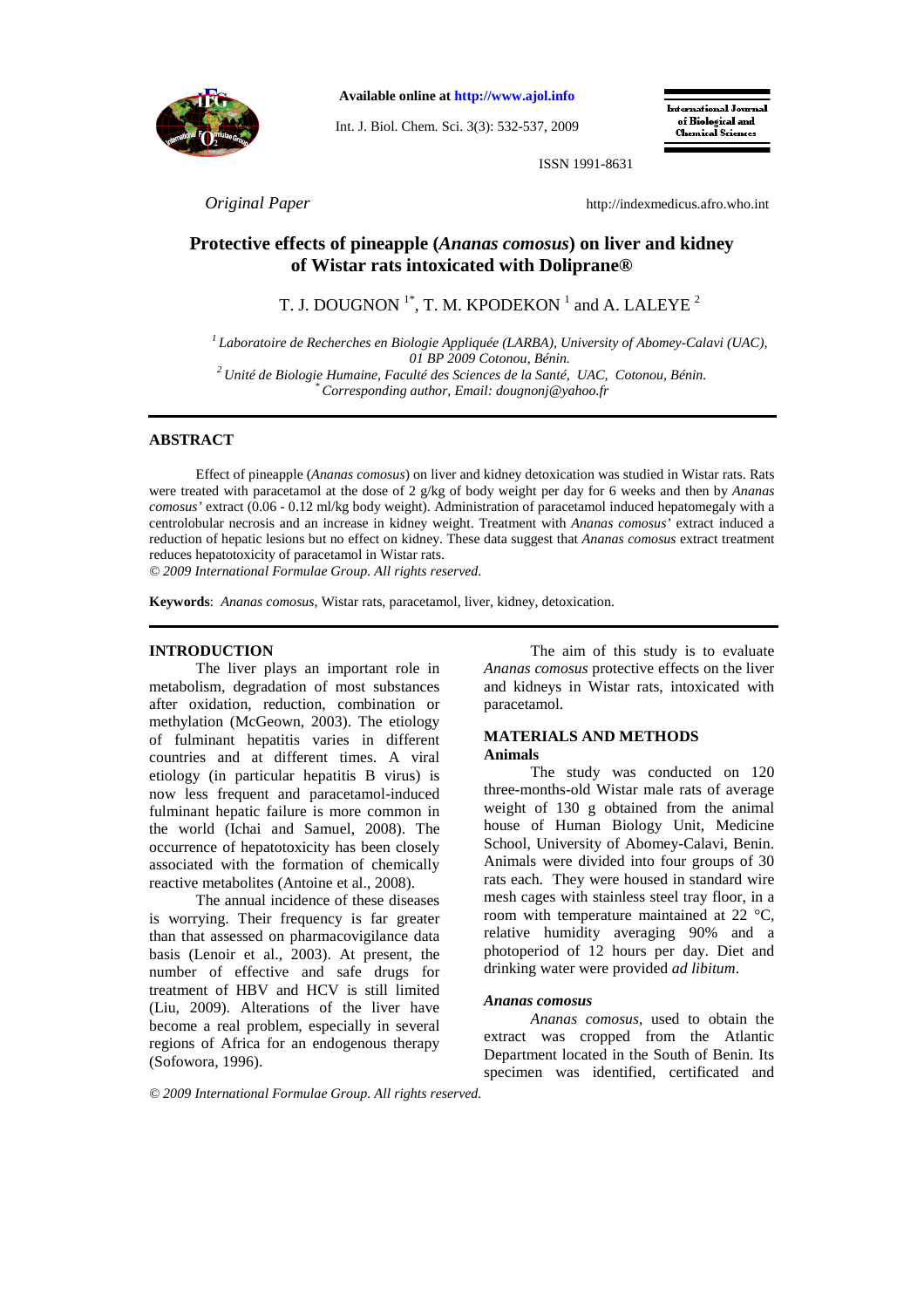conserved in the National Herbarium of Benin (N° AA 6336/HNB).

# **Preparation of paracetamol (Doliprane®) for induction of liver and kidney toxicity and** *Ananas comosus***' extract**

The fresh pineapple was transformed to obtain the extract using the technique described by Park et al. (2001).

During the experiments, the median lethal dose  $(LD_{50})$  of paracetamol for Wistar rats was determined (4 g/kg body weight) using the method described by Lorke (1983). 2 g/kg body weight/day of Doliprane® has been chosen as induction dose of liver toxicity in the rats. This dose was dissolved in 2 ml water and administered individually *per os* to the Wistar rats for 6 weeks. The Doliprane® used for liver toxicity and kidney contains 20% of paracetamol.

# **The animal groups**

Lot  $n^{\circ}$  1 (30 rats): animals receiving neither Doliprane®, nor extract of *Ananas comosus*.

Lot n° 2 (30 rats): rats received oral 2 g Doliprane®/kg body weight and treatment of 0.06 ml of extract of *Ananas comosus* daily for 42 days.

Lot n° 3 (30 rats): rats received oral 2 g Doliprane®/kg body weight and treatment of 0.12 ml of extract of *Ananas comosus* daily for 42 days.

Lot n° 4 (30 rats): rats received oral 2 g Doliprane®/kg body weight per day for 42 days and no treatment with *Ananas comosus*  extract.

The animals were observed daily for their general behaviour and survival. Dead rats were immediately removed from each group and autopsied. On the  $42<sup>nd</sup>$  day, the survivors were sacrificed under chloroform anaesthesia. Abdominal cavity of each animal was surgically incised for a thorough examination of viscera. Kidney and liver were removed and fixed in Bouin's fixative, processed, embedded in paraffin, sectioned to a thickness of 5 ml, and stained with haematoxylin and eosin (HE) or Periodic acid Schiff (PAS) for microscopic examination.

### **RESULTS**

**Macroscopic and microscopic lesions in liver and kidney of the intoxicated rats**

No clinical sign of intoxication or mortality was observed in the animals. The liver of the intoxicated rats without treatment with *Ananas comosus* had a yellowish colour, compared with normal liver dark red colour characteristic. The consistency of liver in intoxicated rats was friable.

The liver of rats intoxicated with Doliprane® and treated with the extract of *Ananas comosus* showed no difference in morphological terms compared to that of rats of group n° 1. About kidney, no particular morphological characteristic was observed in rats of the different groups, but the kidney was more friable in group  $n^{\circ}$  4. In photonic microscopy, the liver structure in rats showed polyhedral cells (hepatocytes) with a nucleus round and a nucleolus clearly visible. The hepatocytes formed spans well arranged around the centrobular vein.

The hepatocytes store significant quantities of pink coloured glycogen. The cytoplasm of hepatocytes showed a basophile structure (Figures 1a and 1b). The effect of histological Doliprane® results in changes characterized by the appearance of cellular necrosis and centrolobular congestion with periportal congestion (around the space vessels surrounding the lobule liver door), necrotic outbreaks, cytoplasmic vacuoles, and the dislocation of liver cells with loss of cellular junctions.

Thus, hepatocytes were bigger and the arrangement of cell spans around the centrolobular vein was more visible (Figure 2). All these disruptions were improved in the livers of Wistar rats of group  $n^{\circ}$  2 and  $n^{\circ}$  3 (Figures 3 and 4). As seen in the kidneys' structures of animals of group n° 1, the renal glomerulus with capillary flocculus, the glomerular board, the vascular pole and the excretory channels were normal. These structures were modified in the kidneys of rats of group  $n^{\circ}$  2,  $n^{\circ}$  3 and  $n^{\circ}$  4. Despite the use of the extract of the *Ananas comosus*, the destruction of kidneys' structures was not reversible in rats of groups n° 2 and n° 3 (Figures 5, 6 and 7).

### **DISCUSSION**

The liver is the principal organ of detoxication because it contains most of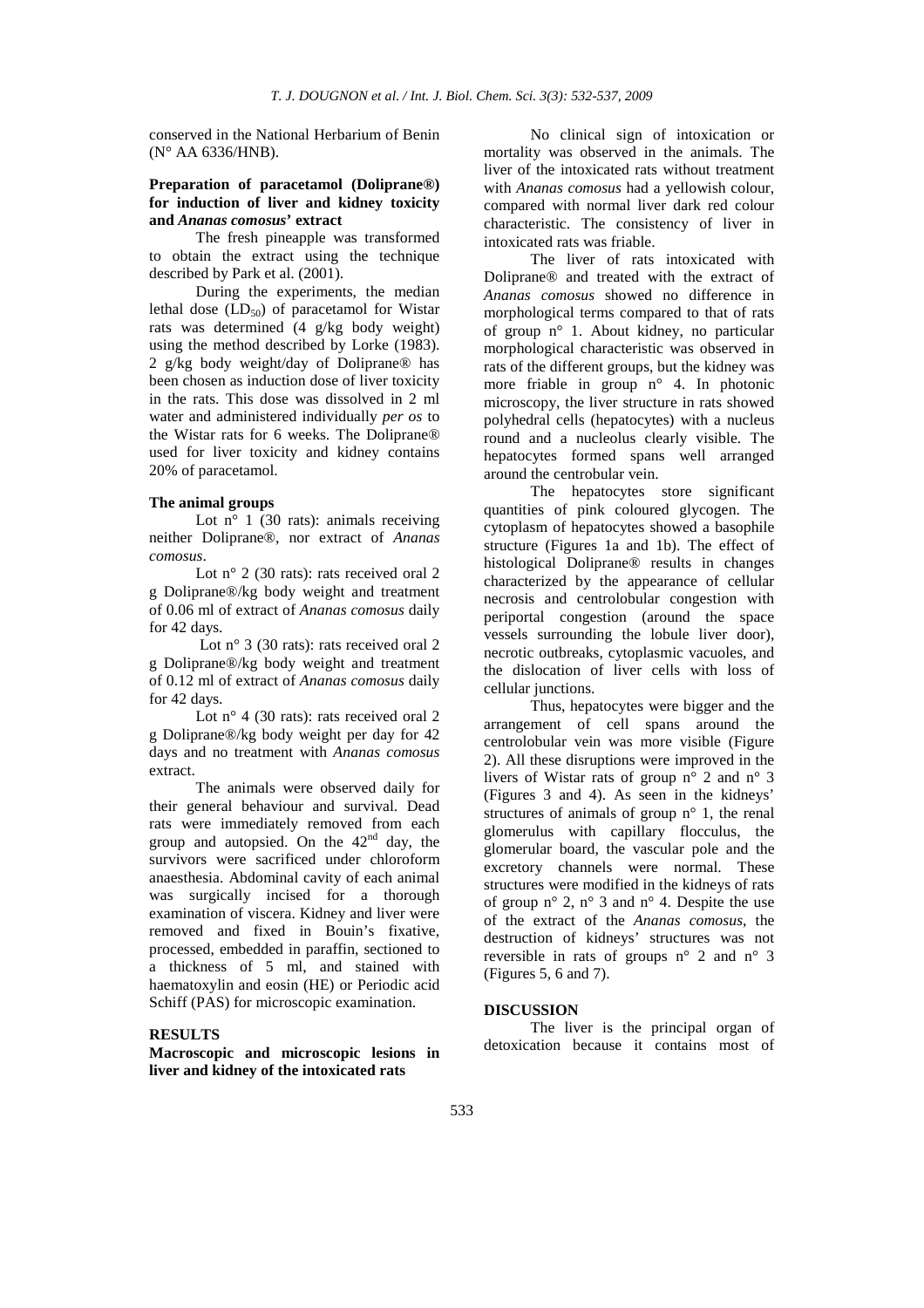*T. J. DOUGNON et al. / Int. J. Biol. Chem. Sci. 3(3): 532-537, 2009* 



Figure 1a: Normal liver lobule (HE X 20): centrolobular vein (Arrow) around which the liver cells are organized in cellular spans (TC) arranged such as radial.



**Figure 1b**: Normal liver (magnification X 40): In the cytoplasm, refringent clusters with HE (A) and coloured red to purple with PAS (B) correspond to the glycogen (G). The kernels are clearly visible (Arrow) with a well designed nucleolus.



Figure 2: Animals' liver intoxicated with paracetamol but untreated (magnification X 20): necrosis of hepatocyte predominant in the centrolobular region marked by a homogenization of the structure of the cytoplasm that becomes very eosinophilic, disappearance of the nucleus and limits cell (Arrows). At distance of the centrolobular vein, the structure of hepatocytes still relatively preserved (SH).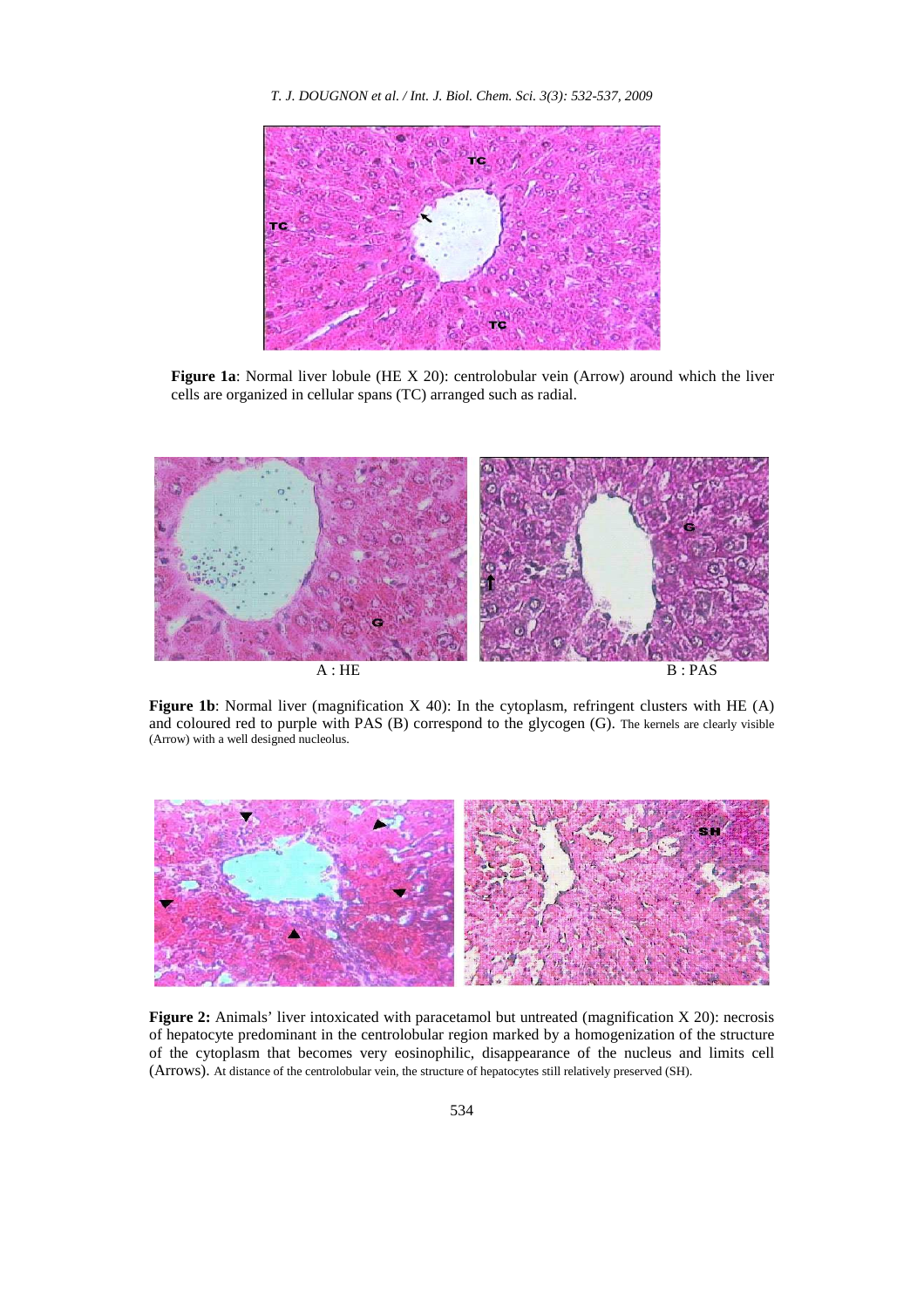

**Figure 3:** Liver of intoxicated animals with paracetamol and treated with 0.12 ml of *Ananas comosus'* extract (magnification X 20). Liver architecture is almost normal; hepatocytes organized spans (T) show cytoplasm containing glycogen (G) and a visible nucleus (Arrow).



**Figure 4:** Liver of intoxicated animals with paracetamol and treated with 0.06 ml of *Ananas comosus'* extract (magnification X 20). There is a reparation beginning in the centrolobular region (ZC). The hepatocytes remain small, but their organization is already visible  $(V =$  centrolobular vein).



**Figure 5:** Renal cortex from rat intoxicated with paracetamol (HE X 20). Thickening of the interstitium, which compresses the flocculus capillary with disappearance of the glomerular room (FC).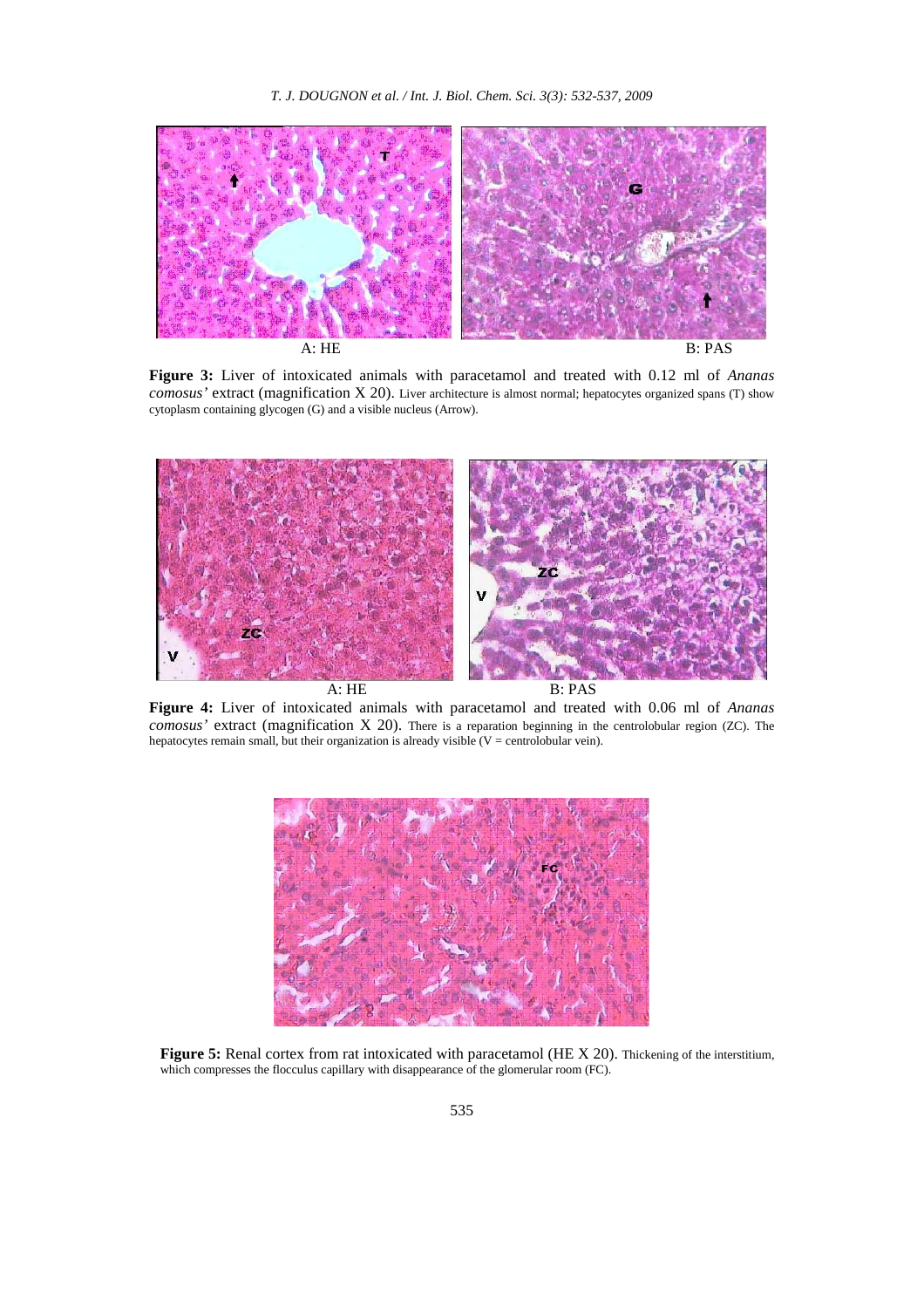*T. J. DOUGNON et al. / Int. J. Biol. Chem. Sci. 3(3): 532-537, 2009* 



**Figure 6:** Renal cortex of rat intoxicated with paracetamol and treated with 0.06 ml *Ananas comosus'* extract (HE X 20): thickening of the interstitium with compression of flocculus capillary (FC) and closed glomerular room (Arrows).



**Figure 7:** Renal cortex of rat intoxicated with paracetamol and treated with 0.12 ml of *Ananas comosus'* extract (HE X 20): identical situation as figure 6.

metabolic enzymes, for example concentrations of glutathione and the cytochrome P-450 are very increased (Boukerche et al., 2007). That has been confirmed by high levels of transaminases and alkaline phostases during a previous liver poisoning rats by Doliprane® (Dougnon et al., 2007). The disruption of the liver enzyme system was already indirectly underscored by the increase in liver weight of rats treated with nitrate and nitrite (Batina, 1990). A lesion in the hepatocytes induces a low level of gluthation observed in the rats of group 4 what is corrected with *Ananas comosus* in the groups 2 and 3 in this study (data not related in the present document). In addition, the kidney plays a key role in the excretion of waste metabolism and in maintaining fluid

and electrolyte balance of the body (Mc Geown, 2003).

The increase in kidney vascular body weight was more obvious than the liver. This increase in the weight of kidneys may be explained by tissue damage, as demonstrated by histological studies. Such results have been obtained by Til (1995) in rats intoxicated with grain contaminated with nitrites. Doliprane® is an analgesic which is able to induce nephropathy. This is usually accompanied by a largely irreversible kidney failure when it is used at a high dose for a long time (Cullen**,**  2005). The data obtained in this study showed the failure of *Ananas comosus* to reduce kidneys lesions due to paracetamol's toxicity in albinos Wistar rats.